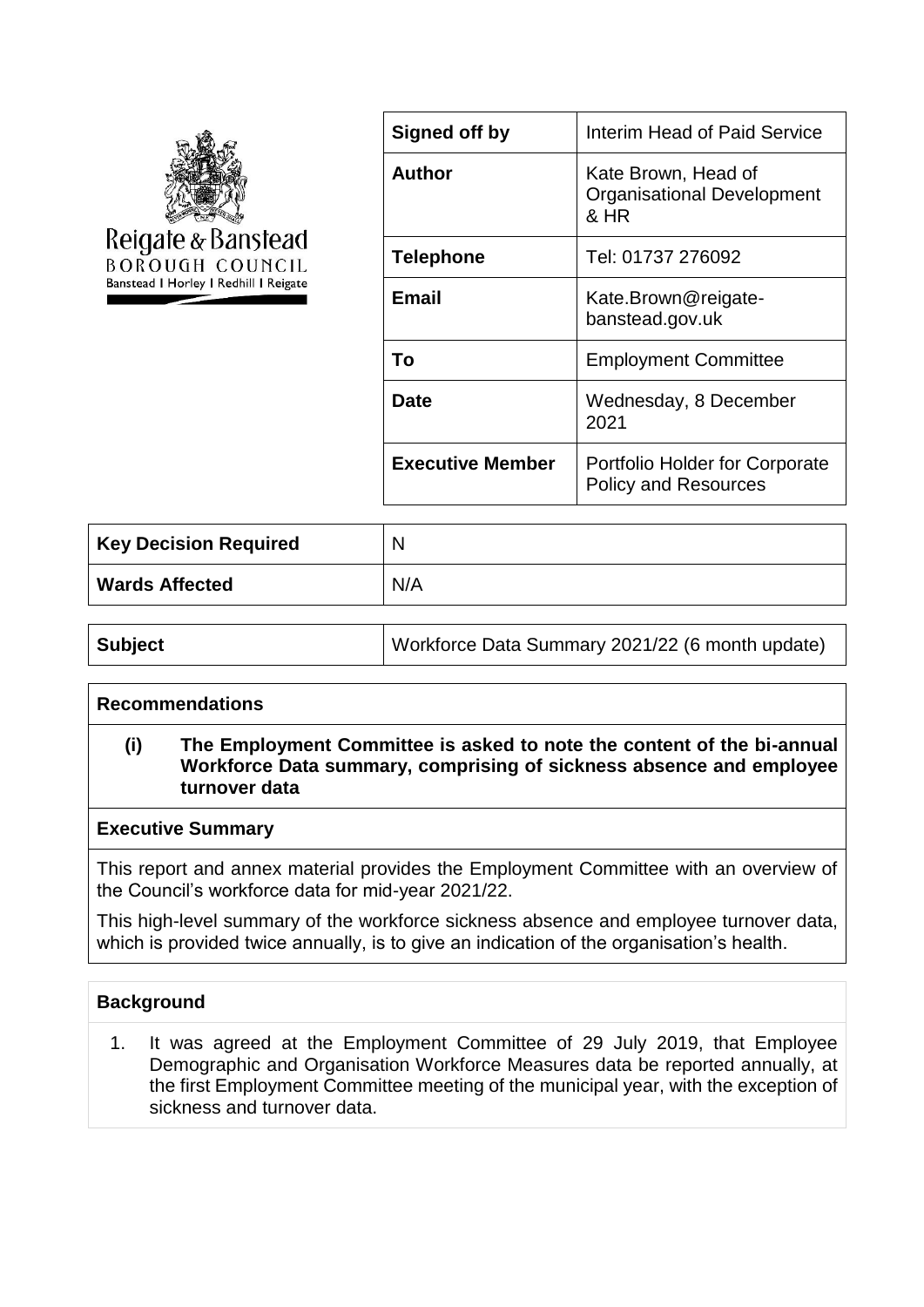- 2. It was agreed that sickness and turnover data is reported twice a year to the Committee, at the first meeting of the year (as referenced in the paragraph above) and again after six months.
- 3. The information is provided in this report/annex therefore relates to the latest sickness absence and turnover data. This data helps provide an indication of the organisation's health.

### **Key Information**

- 1. The Council needs to understand, plan and develop its workforce requirements for the future in order to provide excellent services to the community it serves and to support the Council's vision, aims and values.
- 2. Key workforce information helps to inform and shape this; sickness absence and employee turnover in particular.
- 3. Sickness absence and employee turnover data and narrative is contained within annex 1.

### **Legal Implications**

4. As the report is data for noting, there are no legal implications to be considered.

### **Financial Implications**

5. As the report is data for noting, there are no direct financial implications to consider.

### **Equalities Implications**

6. As the report is data for noting, there are no equalities implications directly related to the report/data presented. An equalities impact assessment will be considered when the sickness absence policy is reviewed in the 2022 HR workplan.

### **Communication Implications**

7. As the report is data for noting, there are no communications implications to consider.

### **Environmental Sustainability Implications**

8. As the report is data for noting, there are no environmental sustainability implications to consider.

### **Risk Management Considerations**

9. As the report is data for noting, there are no risk management considerations.

### **Other Implications**

• None

## **Consultation**